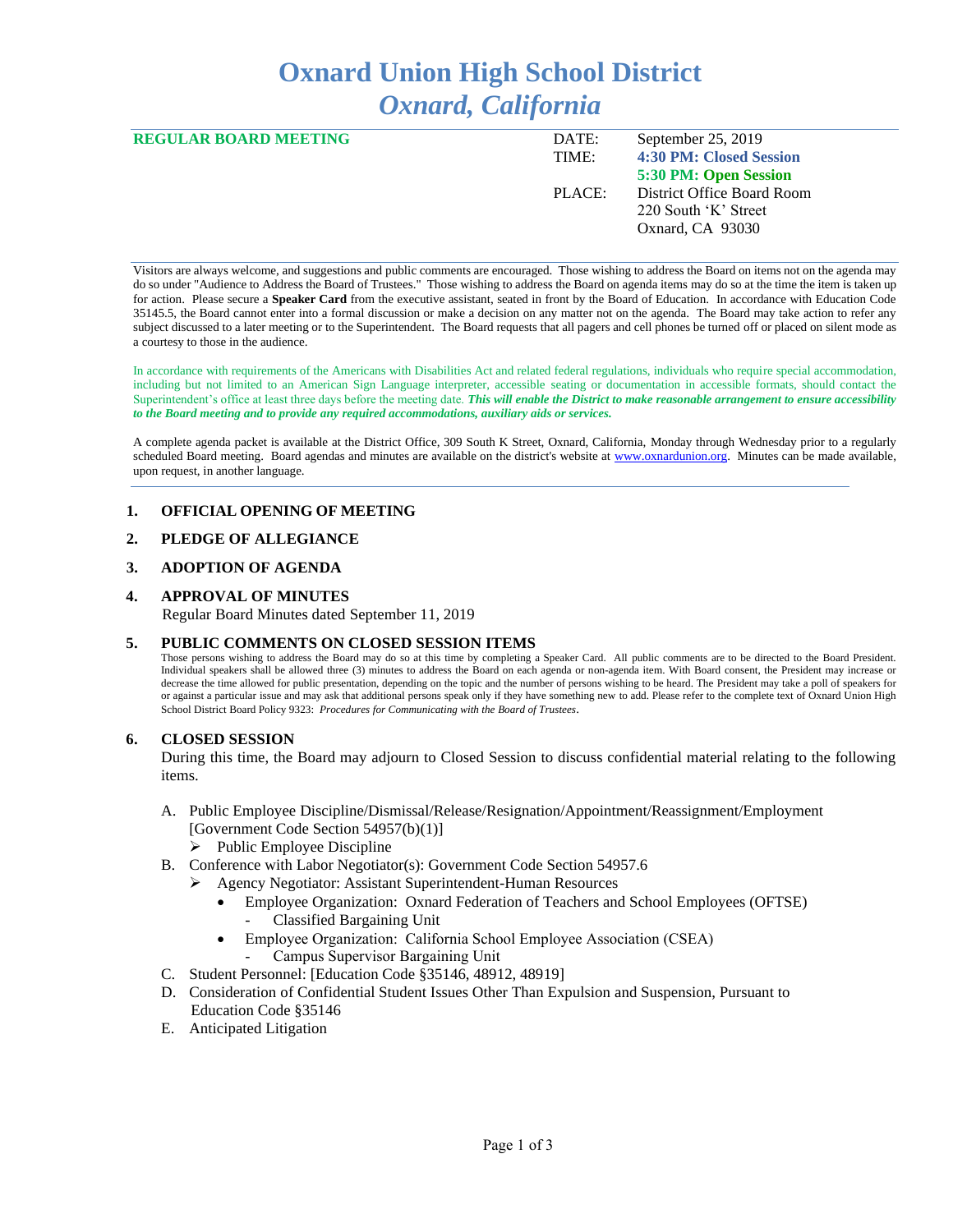Board Meeting Agenda September 25, 2019

> F. Conference with Real Property Negotiator (Govt. Code § 54956.8) PROPERTY: 50-acres of 107.25 acres located at or near 1825 Camino del Sol, Oxnard, CA (southeast corner of N. Rose Ave. and Cesar Chavez Dr.) Ventura County Assessor Parcel No. 214-0-020-595 AGENCY NEGOTIATOR: Jeff Weinstein, Assistant Superintendent Business Services and Dr. Joel Kirschenstein, Consultant Sage Realty Group Inc. NEGOTIATING PARTIES: Brian Edward Maulhardt, as Trustee of the Brian Edward Maulhardt Children's Support Trust UNDER NEGOTIATION: Price and terms of payment G. Conference with Real Property Negotiator (Govt. Code § 54956.8) PROPERTY: Multiple District-owned parcels, including: (1) Bell Ranch Property, Assessor Parcel No. ("APN") 156-0-180-385, Camarillo, California; (2) South of Oxnard High School, APN 183-0-030-180; (3) District Office Campus, 220, 309, and 315 South K Street, Oxnard, CA, APNs 202-0-010-630 & -740; (4) Hueneme Road Adult School, 527 W Hueneme Road, Oxnard, CA, APN 222-0-082-625; (5) 280 and 300 Skyway Drive, Camarillo, CA, APN 230-0-130-105; and (6) 15 Stearman Street, Camarillo, CA, APN 230-0-130-115 AGENCY NEGOTIATOR: Jeff Weinstein, Assistant Superintendent Business Services and Dr. Joel Kirschenstein, Consultant Sage Realty Group Inc. NEGOTIATING PARTIES: To be determined UNDER NEGOTIATION: Price and terms of payment.

### **7. RECONVENE IN PUBLIC: REPORT ON CLOSED SESSION ACTION**

- **8. RECOGNITION –** Outstanding Student Award Oxnard High School
- **9. PUBLIC HEARING –** Williams Act Sufficient Textbooks and Instructional Materials

### **10. PUBLIC COMMENTS TO ADDRESS THE BOARD OF TRUSTEES**

Those persons wishing to address the Board may do so at this time by completing a Speaker Card. All public comments are to be directed to the Board President. Individual speakers shall be allowed three (3) minutes to address the Board on each agenda or non-agenda item. With Board consent, the President may increase or decrease the time allowed for public presentation, depending on the topic and the number of persons wishing to be heard. The President may take a poll of speakers for or against a particular issue and may ask that additional persons speak only if they have something new to add. Please refer to the complete text of Oxnard Union High School District Board Policy 9323: *Procedures for Communicating with the Board of Trustees.*

### **11. SUPERINTENDENT'S REPORT**

### **12. STUDENT REPRESENTATIVE TO THE BOARD – ANTHONY FARFAN**

### **13. CONSENT CALENDAR**

#### **Business Services**

- **A.** Consideration of Approval of Donations, August 6 September 16, 2019
- **B.** Consideration of Approval of Purchase Orders and Direct Pays, August 30 September 13, 2019
- **C.** Consideration of Approval of AMT Systems, Inc. Proposal for Oxnard High School Performing Arts Center
- **D.** Consideration of Adoption of Resolution #19-43 to Purchase Track and Field Materials and Installation from Beynon, a Tarkett Sports Company, Utilizing Department of General Services (DGS) CMAS Contract #4-12-78-0063A
- **E.** Consideration of Approval of Completed Summer Projects
- **F.** Consideration of Approval of Contract Award to Flewelling & Moody Architects for Design Services to Provide Measure A Air-Conditioning at Rancho Campana HS
- **G.** Consideration of Approval to Award Architect Contract to Kruger Bensen Ziemer Architects for Design Services for RMHS Main Office Entry Project
- **H.** Consideration of Approval for Arboles Care Tree Service, Inc.'s Estimate #006 and #007 for 1800 Solar Drive

### **Educational Services**

**I.** Consideration of Approval of Non -Public Schools (NPS) Placements, According to the Students' IEP Teams and the Director of Special Education